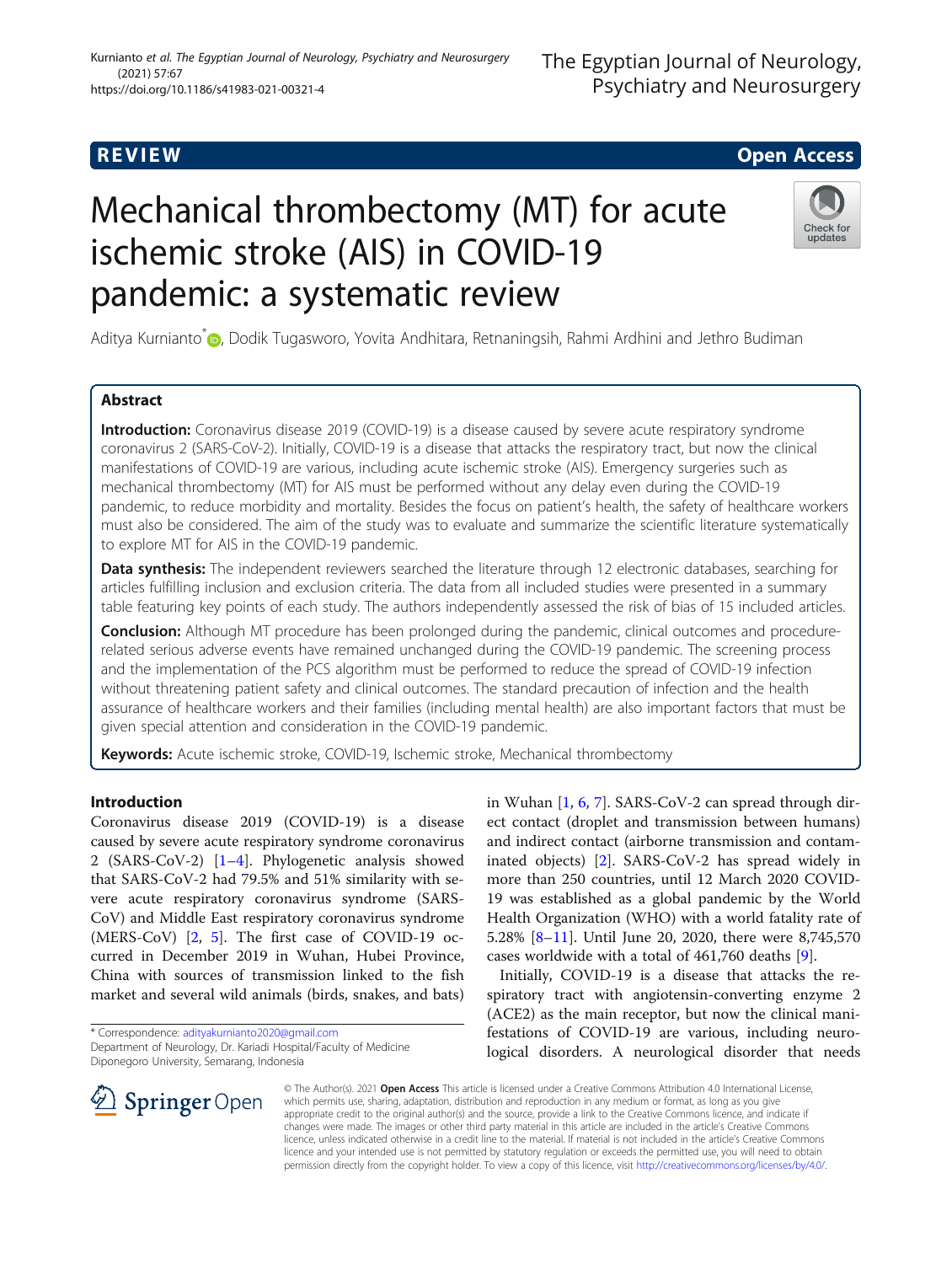special attention because of their morbidity and mortality that can be suppressed if treated in the golden period is acute stroke  $[12-18]$  $[12-18]$  $[12-18]$  $[12-18]$ . The cytopathic effect of the virus and dysregulation of the immune system can cause severe inflammation, including inflammatory cytokine storms that cause COVID-19-associated coagulopathy (CAC) or thrombosis, and can cause acute ischemic stroke (AIS) [\[13](#page-8-0)]. SARS-CoV-2 has also been shown to be associated with thromboembolic disease and hypercoagulability state through mechanisms of hypoxia, inflammation, and disseminated intravascular coagulation (DIC) [\[19\]](#page-8-0). Inflammation, CAC, and endothelial dysfunction can also increase the permeability of the blood brain barrier, so that the virus can enter the central nervous system (CNS) through transcellular, paracellular, and retrograde transport of axons through the sensory and olfactory nerves (lamina cribiform and olfactory bulb) [[13,](#page-8-0) [16](#page-8-0), [20](#page-8-0)]. The incidence of COVID-19 patients with stroke in China and Europe was about 2.5% to 6% [[13,](#page-8-0) [21\]](#page-8-0). The most common type of stroke is ischemic stroke (84.6%), followed by central venous thrombosis (7.7%), and hemorrhagic stroke (7.7%) [[16,](#page-8-0) [22\]](#page-8-0).

In the beginning, mechanical thrombectomy (MT) for AIS had not shown a better outcome in comparison with conventional medical treatments. But now with the better understanding and procedure of MT, MT is reported to have a clear advantage for AIS over conventional medical treatments [[23](#page-8-0)–[25](#page-8-0)]. Currently, MT has been widely accepted as the first-line therapy for patients with emergent large vessel occlusion (LVO) stroke [[23](#page-8-0), [26](#page-8-0), [27\]](#page-8-0). During the COVID-19 pandemic, many operations have been postponed or even canceled due to the need for SARS-CoV-2 infection screening and relocation of limited medical resources. Even though, emergency surgeries such as MT for AIS must be performed without any delay even during the pandemic, to reduce morbidity and mortality [[28,](#page-8-0) [29](#page-8-0)]. Besides the focus on patient's health, the safety of healthcare workers must also be considered in the COVID-19 pandemic. Protected code stroke is a term used during the COVID-19 pandemic to prioritize acute assessment and management of AIS patients and to provide safety and protection of healthcare workers and also patients [[30\]](#page-8-0). Expert consensuses from Chinese and European Federation recommended that all patients including those receiving MT should undergo screening process (preoperative chest CT scan and multidisciplinary consultations to exclude COVID-19) and the PCS algorithm [\[29](#page-8-0)–[32\]](#page-8-0).

MT for AIS in COVID-19 pandemic have been reported and explained in various studies, but there was no systematic review about it. The aim of the study was to evaluate and summarize the scientific literature systematically to explore MT for AIS in the COVID-19 pandemic.

# Main text (review of the literature, results, discussion)

# Review of literature

### Inclusion and exclusion criteria

Inclusion criteria in this systematic review were publication type was full-text articles discussing MT for AIS in COVID-19 pandemic and primary studies of every design (descriptive study, such as case report and case series; observational study such as cross-sectional, casecontrol, and cohort; and experimental study such as clinical trial); the language of publication was English; time of publication was in December 2019–December 2020; and objective, methodology, and outcome measure must explain MT for AIS in the COVID-19 pandemic. Exclusion criteria in this systematic review was confounding variables were related to outcome in MT for AIS in the COVID-19 pandemic.

# Literature search

This systematic review was conducted according to the Cochrane handbook for systematic reviews and the guideline of preferred reporting items for systematic review and meta-analysis (PRISMA) [\[33,](#page-8-0) [34](#page-8-0)]. A systematic search literature was used in these electronic databases: Cambridge Core, Clinical Key, Ebsco, Emerald Insight, JSTOR, Medline, Nature, Proquest, PubMed, Science Direct, Scopus, and Springer Link. The search was conducted using the following keywords for title and abstract: (thrombectomy OR mechanical thrombectomy) AND (stroke OR ischemic stroke) AND (COVID-19 OR coronavirus OR SARS-CoV-2). The reference lists from retrieved literature were also examined to avoid missing any published data.

### Data collection and analysis

Studies were selected for evaluation after two independent reviewers (AK and DT) had collected titles and abstracts identified in the electronic database. The results of the two independent reviewers were compared by a third independent reviewer (YA), and any differences of opinion were resolved by discussion. Full papers from potential studies were independently assessed by the investigators (R and RA). All studies selected for this systematic review were screened by two reviewers independently to validate the results (AK and JB). The data from all retrieved studies were presented in a summary table featuring key points of each study. The key points of each study were: first author, country, and year; study design; sample; outcome measure; and result.

# Quality assessment

The lead author independently assessed quality assessment and risk of bias of each included study and discussed them with other authors. Quality assessment and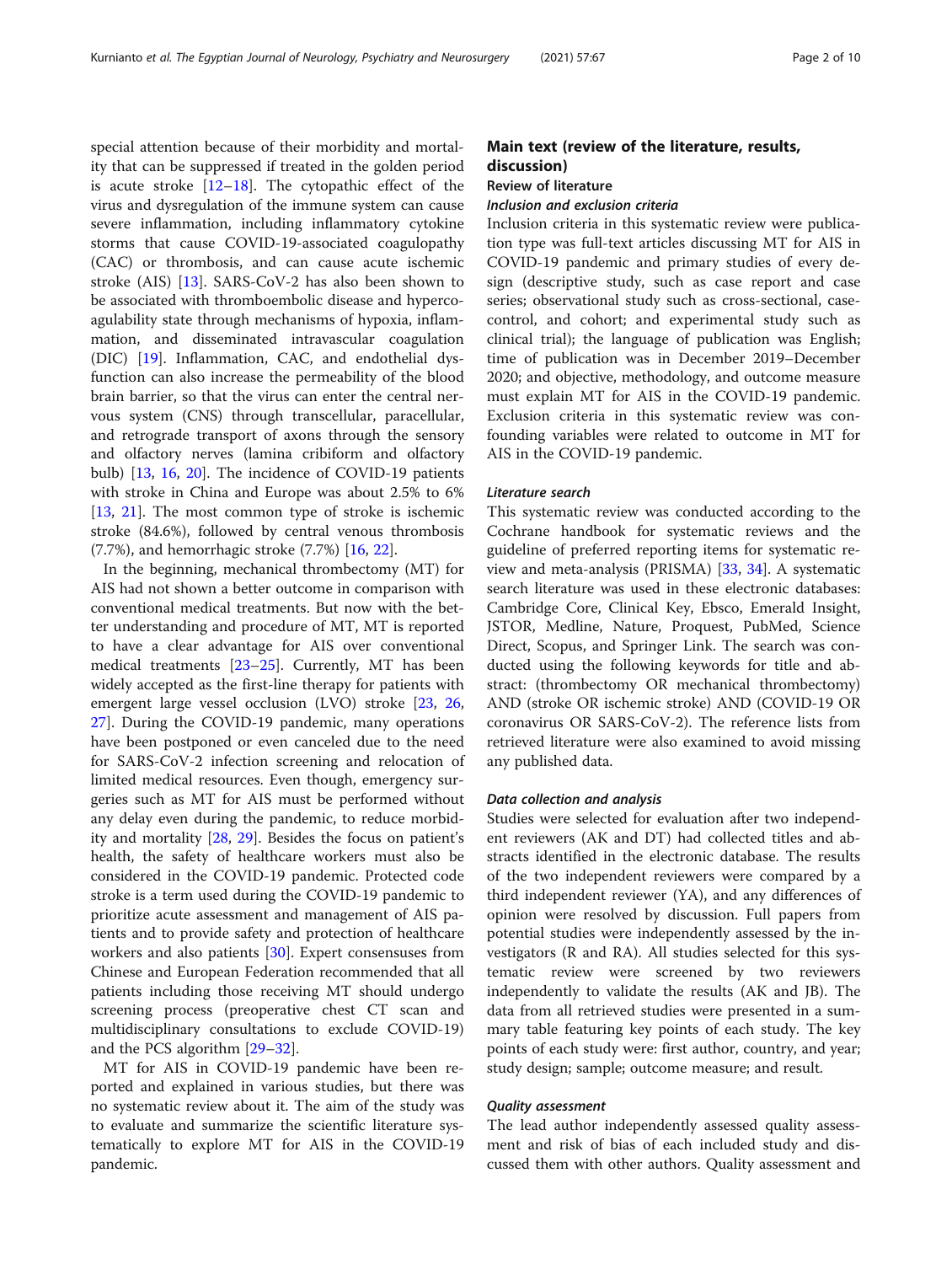risk of bias within studies were assessed using criteria developed by Hawker and colleagues 35, 36]. Ratings were concluded (very poor, poor, fair, good, and not applicable) across nine different categories: abstract and title; introduction and aim; method and data; sampling; data analysis; ethic and bias; result; generalisability; and implication and usefulness. The risk of bias potentially affecting the cumulative evidence across studies was determined by examining study methods, ethics committee approvals, study funding, and conflicts of interest [\[35,](#page-8-0) [36](#page-8-0)]. Newcastle–Ottawa scale for cohort study was also used to assess the methodological quality of prospective study; interpretation of total score was  $\geq 7$  points were included in good studies, 5–6 points were included in fair studies, < 5 points were included in poor studies. Newcastle-Ottawa scale adapted for cross-sectional study was used to assess the methodological quality of the cross-sectional study. Interpretation of total score was 9 to 10 points were considered in very good studies, 7 to 8 points were considered in good studies, 5 to 6 points were considered in satisfactory studies, and 0 to 4 points were considered in unsatisfactory studies [\[37](#page-8-0)–[41\]](#page-8-0). The Joanna Briggs Institute (JBI) critical appraisal checklist was used to assess the methodological quality of the case report and case series [[42](#page-8-0)–[44](#page-8-0)].

# Results

# Selection of articles for review

Figure 1 summarized the identified, screened, and included articles for review. Initially, 288 peer-reviewed articles were identified from electronic databases and an additional 5 articles were identified through other sources (search engine). After removing duplicates, 168 articles remained for the title and abstract screening. Articles that did not meet the inclusion and exclusion criteria were not further screened. Eighteen articles were screened for eligibility of which 15 articles met all the inclusion criteria.

# Assessment of study validity (quality assessment and risk of bias)

All eligible studies were associated with MT for AIS in the COVID-19 pandemic. Table [1](#page-3-0) provided quality assessment and risk of bias by Hawker and colleagues, and all of the studies are fair and good. Table [2](#page-3-0) provided quality scores for cohort study and the study got 7 points that were considered in good study. Table [3](#page-4-0) provided quality scores for cross-sectional study and all of the studies got 5–8 points that were considered satisfactory and good studies. Tables [4](#page-4-0) and [5](#page-5-0) showed JBI critical appraisal checklist for case report and case series; all of the studies had overall appraisal in "included studies" for systematic review.

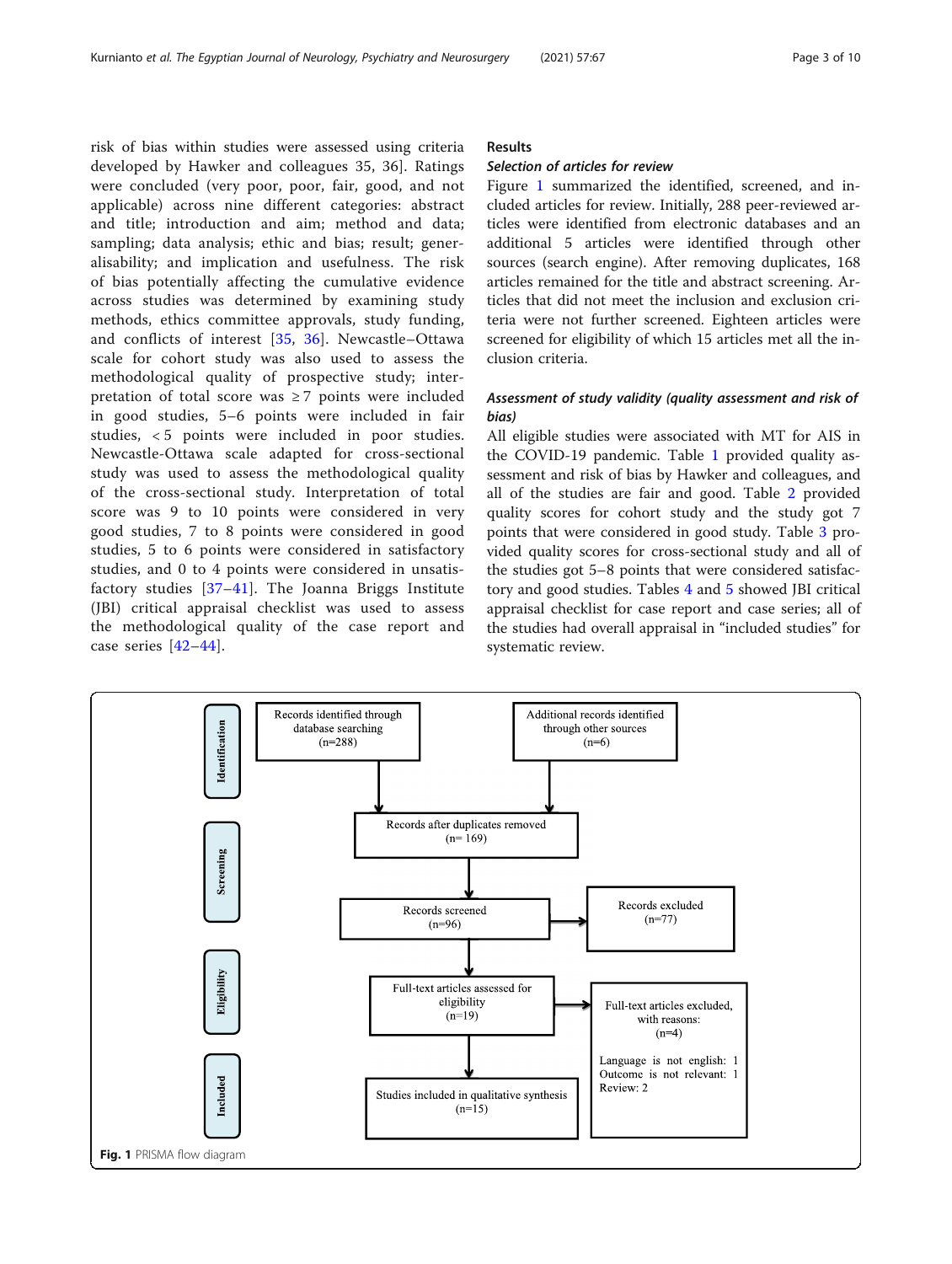|     | No. First author, country                                | Abstract<br>and title | Introduction<br>and aim | Method<br>and data | Sampling | Data<br>analysis | <b>Ethic</b><br>and<br><b>bias</b> |      | <b>Finding Generalisability</b> | Implication<br>and<br>usefulness |
|-----|----------------------------------------------------------|-----------------------|-------------------------|--------------------|----------|------------------|------------------------------------|------|---------------------------------|----------------------------------|
| 1.  | Al Kasab S; North and<br>South America, Europe<br>$[45]$ | Good                  | Good                    | Good               | Good     | Good             | Good                               | Good | Good                            | Good                             |
| 2.  | Cox M, USA [46]                                          | Good                  | Good                    | Fair               | Fair     | Fair             | Good                               | Good | Good                            | Good                             |
| 3.  | Escalard E, France [47]                                  | Good                  | Good                    | Good               | Good     | Fair             | Good                               | Good | Good                            | Good                             |
| 4.  | Havenon A, USA [48]                                      | Good                  | Good                    | Good               | Good     | Fair             | Good                               | Good | Good                            | Good                             |
| 5.  | Kerleroux B, France [28]                                 | Good                  | Good                    | Good               | Good     | Good             | Good                               | Good | Good                            | Good                             |
| 6.  | Kwan J, UK [49]                                          | Good                  | Good                    | Fair               | Fair     | Good             | Good                               | Good | Good                            | Good                             |
| 7.  | Mansour OY, Egypt [50]                                   | Good                  | Fair                    | Fair               | Fair     | Good             | Fair                               | Good | Good                            | Good                             |
| 8.  | McConachie D, UK [51]                                    | Good                  | Good                    | Good               | Good     | Good             | Good                               | Good | Good                            | Good                             |
| 9.  | Pop R, France [52]                                       | Good                  | Good                    | Good               | Good     | Good             | Good                               | Good | Good                            | Good                             |
| 10. | Tiedt, Germany [53]                                      | Good                  | Good                    | Good               | Good     | Good             | Good                               | Good | Good                            | Good                             |
| 11. | Qureshi A I, USA [54]                                    | Fair                  | Fair                    | Fair               | Fair     | Good             | Fair                               | Fair | Fair                            | Fair                             |
| 12. | Wang A, USA [19]                                         | Good                  | Good                    | Fair               | Fair     | Good             | Fair                               | Good | Good                            | Good                             |
| 13. | Yaeger K A, USA [55]                                     | Good                  | Good                    | Good               | Fair     | Good             | Fair                               | Good | Good                            | Good                             |
| 14. | Yang B, China [29]                                       | Good                  | Good                    | Good               | Good     | Good             | Good                               | Good | Good                            | Good                             |
| 15. | Yeboah K, USA [56]                                       | Fair                  | Fair                    | Fair               | Fair     | Good             | Fair                               | Good | Good                            | Good                             |

<span id="page-3-0"></span>Table 1 Quality assessment and risk of bias by Hawker and colleagues

# Study characteristic

The study characteristics for the included studies could be seen in Table [5.](#page-5-0) There were one cohort study, eight cross-sectional studies, three case series studies, and one case report. The studies reported about patient characteristics (baseline characteristic, clinical presentation, laboratory examination, and radiology examination), MT procedure, clinical outcome, the care delays, and PCS of AIS in the COVID-19 pandemic (Table [6](#page-6-0)).

# Discussion

# MT for AIS in COVID-19 pandemic

There are some guidelines related to MT for AIS in the COVID-19 pandemic but there is no systematic review about it. The differences about MT for AIS in COVID-19 pandemic and non-pandemic are about patient characteristics (baseline characteristic, clinical presentation, laboratory examination, and radiology examination), MT procedure, clinical outcome, the care delays, and PCS. The differences in patient characteristics were not discussed in this systematic review because they were more related to stroke in

COVID-19 generally. All of the AIS types were LVO because MT was frequently used in LVO case [[23](#page-8-0), [26](#page-8-0), [27](#page-8-0)].

Kerleroux and colleagues (2020) reported about 21% decrease in MT cases in the first month of the COVID-19 pandemic in French [\[28](#page-8-0)]. Kwan and colleagues (2020) reported a decrease of 21% in MT procedure from the external referral hospital in UK [\[49](#page-8-0)]. McConachie and colleagues (2020) reported about 27.7% decrease of MT procedure in April 2020 compared with the first 3 months of 2020 in the UK [\[51](#page-9-0)]. Qureshi and colleagues (2020) reported significant reduction of MT procedure in the USA [\[57](#page-9-0)]. The most possible reason was the strict guidelines of stroke care centers to perform MT in eligible patients. Patients with indications outside of strict guidelines may have not been accepted for MT [\[28](#page-8-0), [49\]](#page-8-0). Other plausible reasons were an increase in healthy lifestyles during the COVID-19 pandemic (reduced the incidence of stroke), the strict PCS and screening procedure, or it could be due to the patient's reluctance to come to the hospital/emergency room (especially in "mild"

Table 2 Newcastle-Ottawa scale (cohort study)

| No. | First author, year  | <b>Selection</b> |  |  | Comparability | Outcome |  |  | <b>Total</b> |
|-----|---------------------|------------------|--|--|---------------|---------|--|--|--------------|
|     |                     |                  |  |  |               |         |  |  |              |
|     | Tiedt, Germany [53] |                  |  |  |               |         |  |  |              |

Maximum points for selection number 4, comparability, and outcome number 1 were 2

Selection: (1) representativeness of the sample, (2) sample size, (3) non-respondents, (4) risk factor measurement tool Outcome: (1) assessment of the outcome, (2) statistical test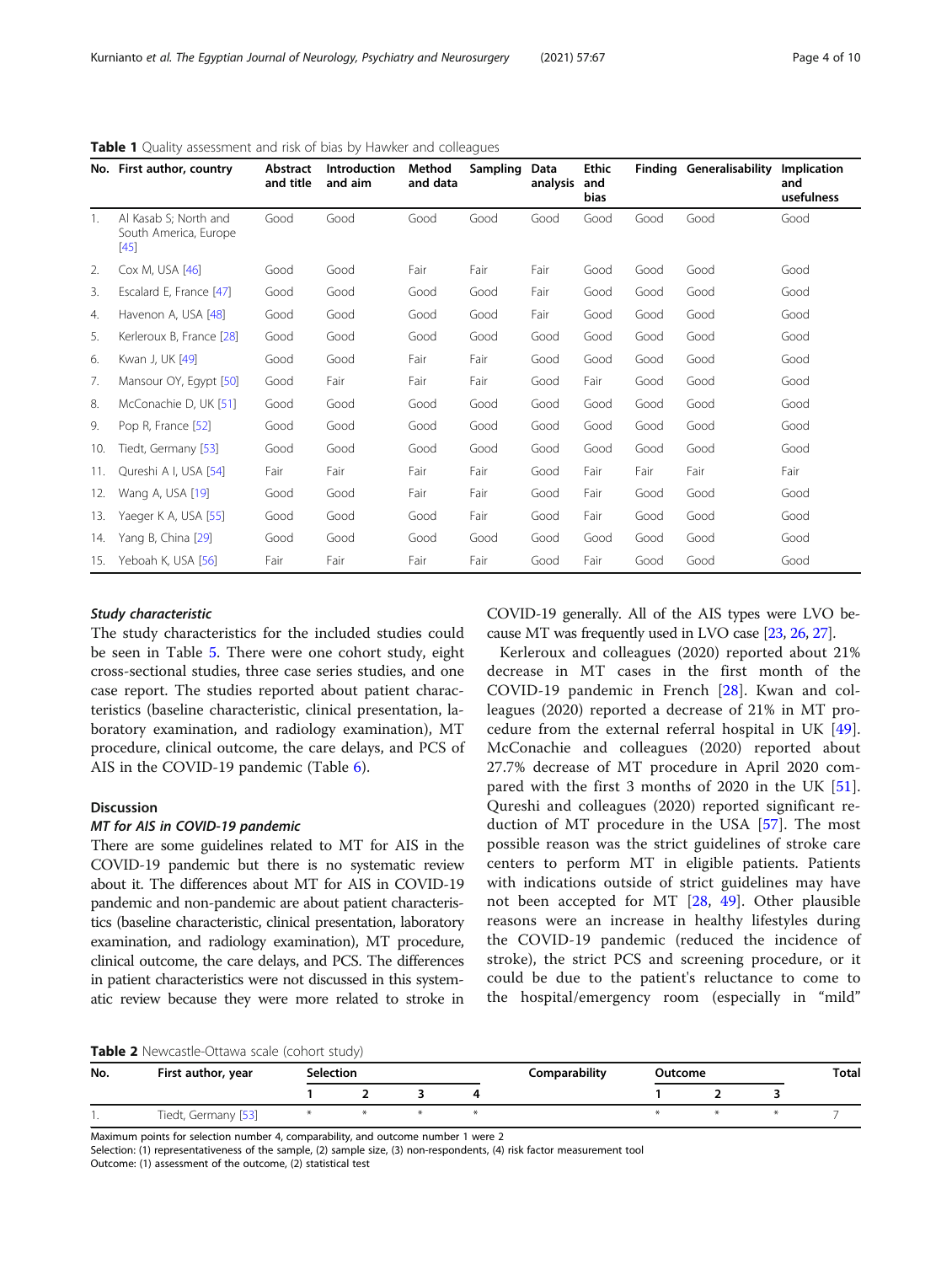<span id="page-4-0"></span>Kurnianto et al. The Egyptian Journal of Neurology, Psychiatry and Neurosurgery (2021) 57:67 Page 5 of 10

| No. | First author, country                            |     | <b>Selection</b> |     |        | Comparability | Outcome |                | <b>Total</b>   |  |
|-----|--------------------------------------------------|-----|------------------|-----|--------|---------------|---------|----------------|----------------|--|
|     |                                                  |     | $\overline{2}$   | 3   | 4      |               |         | $\overline{2}$ |                |  |
|     | Al Kasab S; North and South America, Europe [45] | $*$ | $*$              | $*$ | $**$   | $\ast$        | $*$     | $\ast$         | 8              |  |
| 2.  | Cox M, USA [46]                                  | $*$ | $*$              |     | $***$  |               | $\ast$  | $\ast$         | 6              |  |
| 3.  | Havenon Ad, USA [48]                             | $*$ | $*$              |     | $***$  | $\ast$        | $\ast$  | $\ast$         |                |  |
| 4.  | Kerleroux B, France [28]                         | $*$ | $*$              |     | $***$  | $\ast$        | $\ast$  | $\ast$         | $\overline{7}$ |  |
| 5.  | Kwan J, UK [49]                                  | $*$ | $*$              |     | $**$   | $\ast$        | $\ast$  | $\ast$         |                |  |
| 6.  | McConachie D, UK [51]                            | $*$ | $*$              |     | $***$  | $\ast$        | $\ast$  | $\ast$         |                |  |
| 7.  | Pop R, France [52]                               | $*$ | $*$              |     | $***$  | $\ast$        | $\ast$  | $\ast$         | $\overline{7}$ |  |
| 8.  | Qureshi A I, USA [54]                            | $*$ |                  |     | $\ast$ | $\ast$        | $\ast$  | $\ast$         |                |  |
| 9.  | Yang B, China [29]                               | $*$ | $*$              | $*$ | $**$   | $\ast$        | $\ast$  | $\ast$         | 8              |  |

Table 3 Newcastle-Ottawa scale adapted for cross-sectional study

Maximum point for comparability was 2

Selection: (1) representativeness, (2) selection of non-exposed, (3) ascertainment of exposure, (4) demonstration that outcome was not present at the beginning Outcome: (1) assessment of the outcome, (2) follow up long enough, (3) adequacy of follow up

symptoms of stroke) for fear of being exposed to the COVID-19. It is important to explain and educate the public that this is not a problem because the hospital has taken standard precautions to ensure that patients and medical personnel are protected and the hospital remains the best and safe place to provide appropriate treatment for emergency cases such as AIS care. Hospital administration must also ensure patient safety through appropriate standard precautions and the use of personal protective equipment (PPE) [\[10](#page-8-0), [58\]](#page-9-0). PCS is the modified of regular code stroke during the COVID-19 pandemic to provide an additional layer of protection (including PPE) for patients and medical personnel who were engaged in triage, rapid assessment, COVID-19 screening, and treatment of patients [[30\]](#page-8-0). Cox and colleagues (2020), Mansour and colleagues (2020), Yaeger and colleagues (2020), and Yeboah and colleagues (2020) and reported about the importance of healthcare worker to follow PCS algorithm and the use of appropriate PPE to reduce the risk of COVID-19 infection [\[46](#page-8-0), [50,](#page-8-0) [55,](#page-9-0) [56\]](#page-9-0).

Pop and colleagues (2020) reported that there were 39.6% reduction of stroke alerts and 27.6% decrease in MT procedure [[52\]](#page-9-0). Yang and colleagues (2020) reported about the prolonged door to puncture time (by 48.5 min, p: 0.002) and door to reperfusion time (by 41 min, p: 0.047) [\[29](#page-8-0)]. Kerleroux and colleagues (2020) reported the delays between imaging to groin time (by 29 min,  $p$ ) < 0.001) [[28\]](#page-8-0). Tiedt and colleagues (2020) reported about the longer of door to puncture time in patients (47 min vs. 38 min,  $p$ : 0.005) [[53](#page-9-0)]. The plausible reasons were the saturation of health medical resources as a result of the COVID-19 pandemic; screening process and the extra standard and isolation precautions applied in PCS; social distancing of each individual; and also the fear of medical worker's, patient's, or family's fear of COVID-19 contamination risk at the hospital [\[28](#page-8-0), [29,](#page-8-0) [52,](#page-9-0) [53\]](#page-9-0). In some research, these care delays did not impact the short-term outcomes. Although there was no significant difference to short-term outcome (follow up with the national institutes of health stroke scale/NIHSS in day 1–3 after MT), there were not long-term follow-up (such as 90 days of the modified rankin scale/mRS) to evaluate the long-term efficacy [[28,](#page-8-0) [29](#page-8-0), [49](#page-8-0), [50](#page-8-0)].

MT technique used in COVID-19 pandemic is various related to the operator (direct aspiration first-pass

| No.              | <b>Major components</b>                                                              | Masnour OY, Egypt [50] | Yeboah K, USA [56] |
|------------------|--------------------------------------------------------------------------------------|------------------------|--------------------|
| $\overline{1}$ . | Were patient's demographic characteristics clearly described?                        | Yes                    | Yes                |
| 2.               | Was the patient's history clearly described and presented as a timeline?             | Yes                    | Yes                |
| 3.               | Was the current clinical condition of the patient on presentation clearly described? | Yes                    | Yes                |
| 4.               | Were diagnostic tests or assessment methods and the results clearly described?       | Yes                    | Yes                |
| 5.               | Was the intervention(s) or treatment procedure(s) clearly described?                 | Yes                    | Yes                |
| 6.               | Was the post-intervention clinical condition clearly described?                      | Yes                    | Yes                |
| 7.               | Were adverse events (harms) or unanticipated events identified and described?        | Yes                    | Yes                |
| 8.               | Does the case report provide takeaway lessons?                                       | Yes                    | Yes                |
|                  | Overall appraisal                                                                    | Include                | Include            |

Table 4 JBI Critical Appraisal Checklist for case report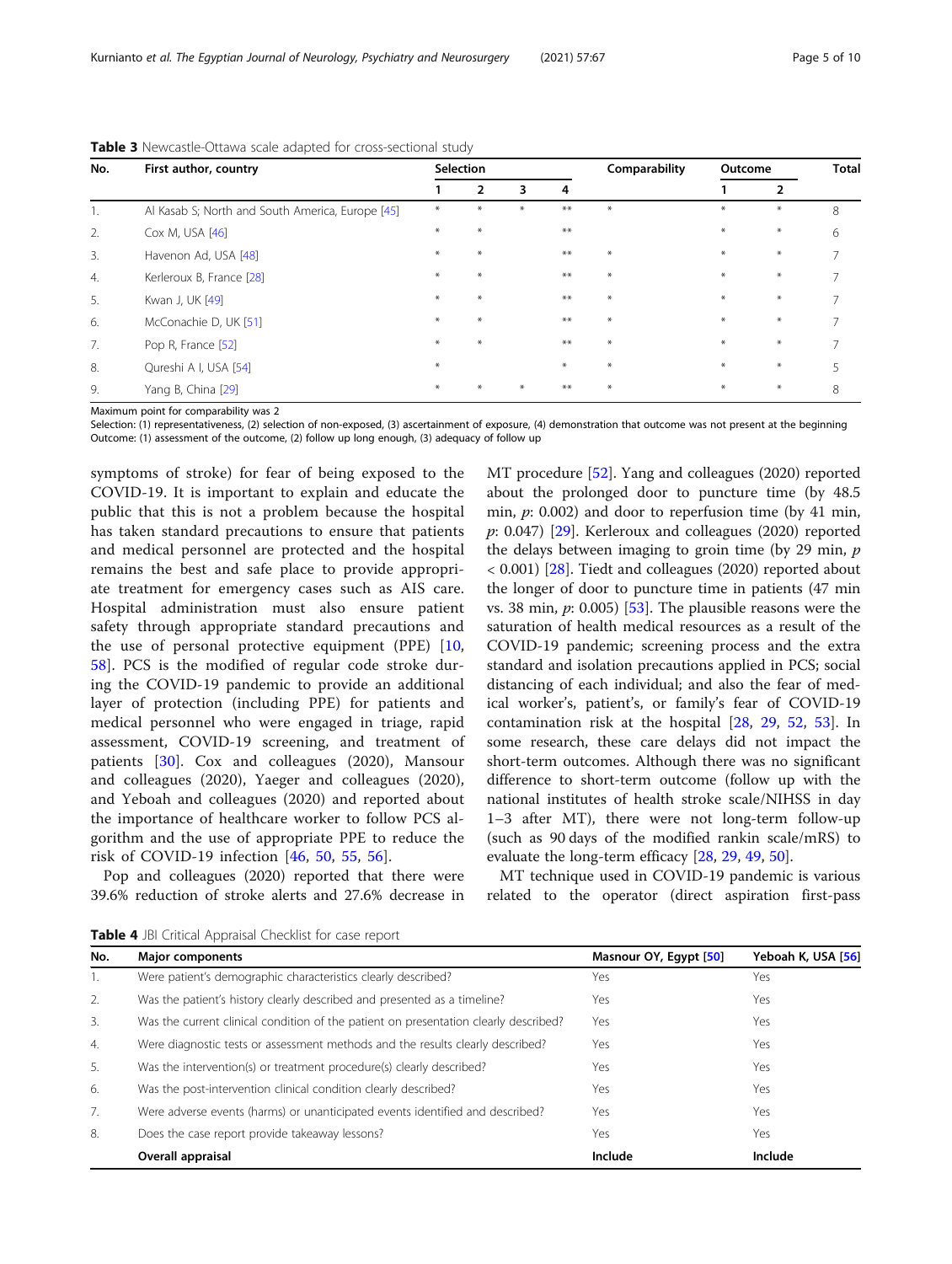<span id="page-5-0"></span>

|  |  |  | Table 5 JBI Critical Appraisal Checklist for case series |  |  |  |  |
|--|--|--|----------------------------------------------------------|--|--|--|--|
|--|--|--|----------------------------------------------------------|--|--|--|--|

|     | No. Major components                                                                                             | Escalard E, France Wang A, USA<br>[47] | [19]           | Yaeger K A, USA<br>55 |
|-----|------------------------------------------------------------------------------------------------------------------|----------------------------------------|----------------|-----------------------|
|     | Were there clear criteria for inclusion in the case series?                                                      | Yes                                    | Yes            | Yes                   |
| 2.  | Was the condition measured in a standard, reliable way for all participants included<br>in the case serie        | Yes                                    | Yes            | Yes                   |
| 3.  | Were valid methods used for identification of the condition for all participants<br>included in the case series? | Yes                                    | Yes            | Yes                   |
| 4.  | Did the case series have consecutive inclusion of participants?                                                  | Yes                                    | Yes            | Yes                   |
| 5.  | Did the case series have complete inclusion of participants?                                                     | Yes                                    | Yes            | Yes                   |
| 6.  | Was there clear reporting of the demographics of the participants in the study?                                  | Yes                                    | Yes            | Yes                   |
| 7.  | Was there clear reporting of clinical information of the participants?                                           | Yes                                    | Yes            | Yes                   |
| 8.  | Were the outcomes or follow up results of cases clearly reported?                                                | Yes                                    | Yes            | Yes                   |
| 9.  | Was there clear reporting of the presenting site(s)/clinic(s) demographic information?                           | Yes                                    | Yes            | Yes                   |
| 10. | Was statistical analysis appropriate?                                                                            | Not applicable                         | Not applicable | Not applicable        |
|     | Overall appraisal                                                                                                | Include                                | Include        | Include               |

technique/ADAPT, stent retrieval, or stent-aspiration combination/solumbra technique) [\[29](#page-8-0)]. In Wang A and colleagues (2020), the operator used solumbra technique [[29\]](#page-8-0). Solumbra technique is safe technique and increases the rate of successful reperfusion [\[24](#page-8-0), [29](#page-8-0)]. The difficulties of the MT process in COVID-19 pandemic were reocclusion of the vessel soon after reperfusion (related to systemic hypercoagulability, microvascular thromboinflammation, and endotheliitis), low rate of fragmentation, and distal embolization (due to clot composition of reddish clot-suggestive high red blood cell content and neutrophil extracellular traps) [[19](#page-8-0), [47\]](#page-8-0). Yang and colleagues (2020) reported about the reduction of puncture to reperfusion time (from 40.5 to 32 min) without the effect of patient safety and successful reperfusion rates during the COVID-19 pandemic. A series of ways were performed to reduce the time of the MT procedure, including performing the entire procedure by an experienced neurointerventional specialist and reducing angiography processes based on good CT angiography images. Other possible reasons were the use of local anesthesia and first-line ADAPT strategy [\[29\]](#page-8-0). Sedation and anesthesia choice for MT in COVID-19 pandemic present its own challenges and limited published data are available at this time to guide appropriate decisions and conclusions. Al Kasab and colleagues (2020) reported that general anesthesia was associated with poor functional outcome and mortality in COVID-19 patients [[45\]](#page-8-0). General anesthesia with intubation carries the appeal of a closed respiratory circuit and the load of viral particles in the environment is decreased. However, bagmask ventilation and intubation itself are highly aerosolgenerating procedures. The negative pressure of environment and room, the minimum number of staff with full PPE, and the use of video laryngoscopy can be used

to reduce the risk of COVID-19 infection. The use of conscious sedation when possible (such as sufficient oxygenation) avoids this intense aerosolization. The appropriate MT technique and anesthesia choice is still being debated and further research is needed [\[19,](#page-8-0) [29](#page-8-0), [49](#page-8-0), [50](#page-8-0), [59,](#page-9-0) [60](#page-9-0)].

Clinical outcomes in patients with stroke and COVID-19 who undergo MT are various in some studies. Escalard and colleagues (2020) and Wang and colleagues (2020) reported about the poor clinical outcome; otherwise, Mansour and colleagues (2020), Yaeger and colleagues (2020), Yang and colleagues (2020), and Yeboah and colleagues (2020) reported about the good clinical outcome; while Kwan and colleagues (2020) and Tiedt and colleagues (2020) reported about the similar clinical outcome in pre-COVID-19 vs. COVID-19 periods [[19](#page-8-0), [29,](#page-8-0) [47,](#page-8-0) [50](#page-8-0), [55,](#page-9-0) [56\]](#page-9-0). The difference in patient characteristics affected on this difference and need further research with similar characteristics on the global scale. Havenon and colleagues (2020) reported an increased risk of death in patients who undergo MT with comorbid COVID-19 [[48\]](#page-8-0). The systemic complication (including acute respiratory failure, acute renal failure, and coagulopathy), and the delay of diagnosis and treatment in COVID-19 patient were the likely explanation of it [[13,](#page-8-0) [19,](#page-8-0) [48\]](#page-8-0).

# Strength and limitation of the study

This systematic review involved studies that reported 15 studies related to MT for AIS in the COVID-19 pandemic. Most of the studies were analytical observational studies (eight) studies and the majority of the studies discussed the comparison of MT in AIS patients before and during the COVID-19 pandemic.

The limitation of the study was the variance of the demography, limited follow-up time, confounding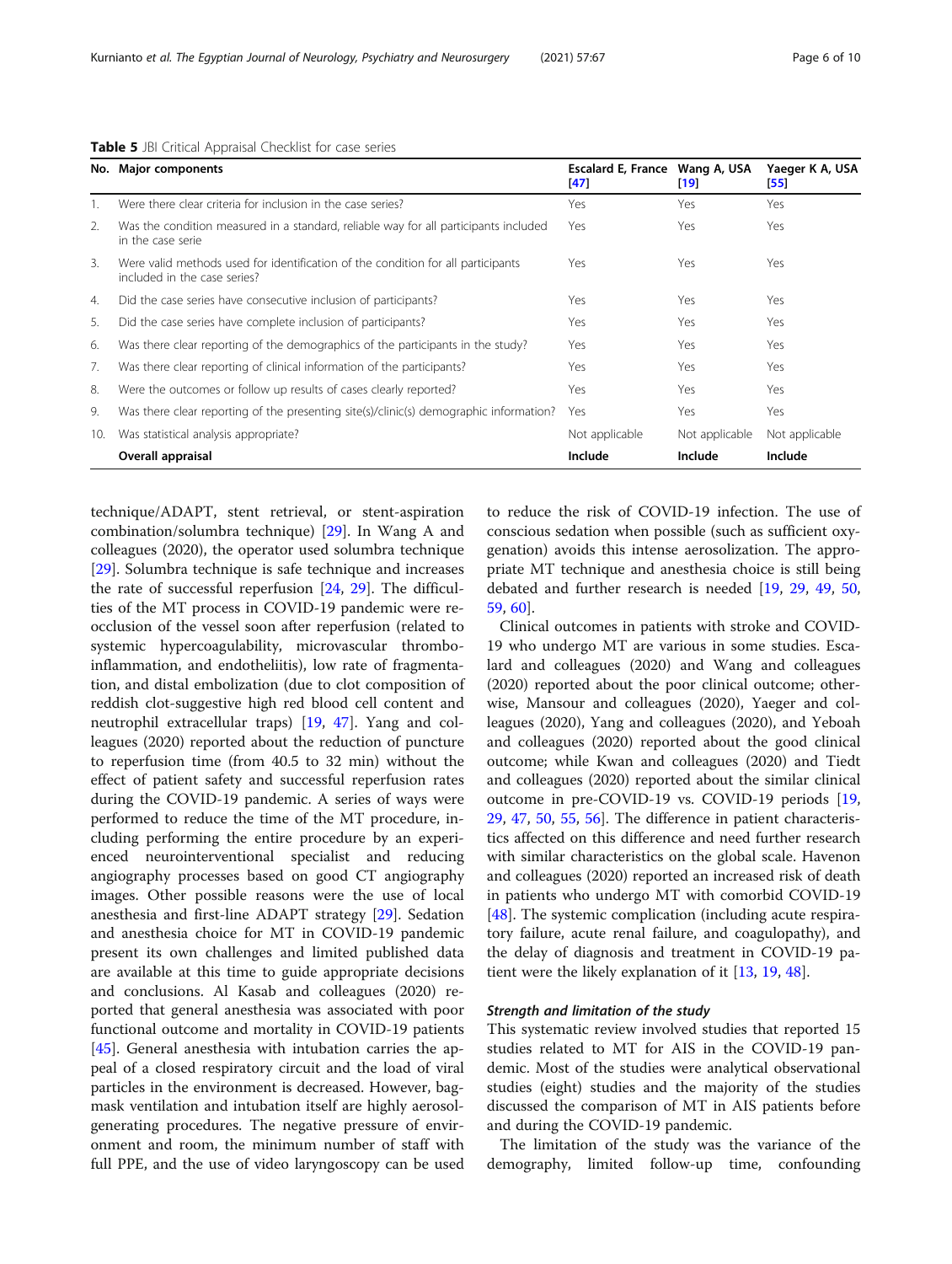# <span id="page-6-0"></span>Table 6 Study characteristic

|     | No. First author,<br>country                           | Study<br>design     | Sample<br>(n) | Outcome measure                                                                     | Result                                                                                                                                                                                                                                                                                                                                                                                                                                                                                                                                                                                                                                                                                                                                                                               |  |  |  |
|-----|--------------------------------------------------------|---------------------|---------------|-------------------------------------------------------------------------------------|--------------------------------------------------------------------------------------------------------------------------------------------------------------------------------------------------------------------------------------------------------------------------------------------------------------------------------------------------------------------------------------------------------------------------------------------------------------------------------------------------------------------------------------------------------------------------------------------------------------------------------------------------------------------------------------------------------------------------------------------------------------------------------------|--|--|--|
| 1.  | Al Kasab S; North<br>and South America,<br>Europe [45] | Cross-<br>sectional | 458           | The effect of GA on mortality and<br>discharge outcome                              | GA had longer door to reperfusion time (138 vs. 100 min, $p <$<br>0.001), higher mortality (RR: 1.871, p: 0.029), and lower<br>functional outcome discharge (RR: 0.053, p: 0.015).                                                                                                                                                                                                                                                                                                                                                                                                                                                                                                                                                                                                   |  |  |  |
| 2.  | Cox M, USA [46]                                        | Cross-<br>sectional | 45            | PCS in MT of AIS patients                                                           | The importance of PCS implementation and the use of PPE<br>during MT.                                                                                                                                                                                                                                                                                                                                                                                                                                                                                                                                                                                                                                                                                                                |  |  |  |
| 3.  | Escalard E, France<br>[47]                             | Case<br>series      | 10            | Patient outcome                                                                     | Successful MT was performed in 9 patients, none had good<br>early neurological outcomes, and 6 patients died in the<br>hospital.                                                                                                                                                                                                                                                                                                                                                                                                                                                                                                                                                                                                                                                     |  |  |  |
| 4.  | Havenon A, USA [48]                                    | Cross-<br>sectional | 3145          | Comparison of the outcome of<br>MT in COVID-19 and non COVID-<br>19                 | Mortality rate was increased significantly in AIS patients (treated<br>with MT) with COVID-19 (29.8%) vs without COVID-19 (12.4%)<br>(OR: 4.48, 95% Cl: 3.02-6.165, $p < 0.001$ ). COVID-19 decreased a<br>favorable hospital discharge (OR: 0.43, 95% CI: 0.3-0.61, $p <$<br>$0.05$ ).                                                                                                                                                                                                                                                                                                                                                                                                                                                                                              |  |  |  |
| 5.  | Kerleroux B, France<br>[28]                            | Cross-<br>sectional | 1513          | Comparison of MT in AIS patients<br>before and during COVID-19<br>pandemic          | There was a 21% reduction in MT case (OR: 0.79, 95%CI: 0.76-<br>0.82, $p < 0.001$ ), significant delays between imaging to puncture<br>time (mean $144.9 \pm 86.8$ vs. $126.2 \pm 70.9$ min, $p < 0.001$ in<br>2019) and imaging to in-transferred patients (mean $182.6 \pm 82.0$<br>vs. 153.25 $\pm$ 67 min, $p < 0.001$ ), compared with the same period<br>in 2019. There was a significant negative correlation between<br>the number of COVID-19 hospitalizations and the number of<br>MT cases compared with the same period in 2019 (r: 0.51, $p$ :<br>$0.04$ ).                                                                                                                                                                                                             |  |  |  |
| 6.  | Kwan J, UK [49]                                        | Cross-<br>sectional | 61            | Comparison of MT in AIS patients<br>before and during COVID-19<br>pandemic          | During the COVID-19 pandemic, (a) MT rate was maintained at<br>20% of AIS and there was a non-significant 21% decrease in<br>MT, referred from the external hospital (p: 0.067); (b) successful<br>reperfusion rate was maintained at 81% and early neurological<br>outcomes were not significantly different; (c) the use of general<br>anesthesia reduced significantly from 85 to 32% ( $p < 0.05$ ); and<br>(d) time intervals from onset to arrival, puncture, and reperfu-<br>sion were not significantly different, whereas internal delays for<br>external referrals significantly increased for door to puncture<br>time (48 [IQR 39-57] vs. 33 [IQR 27-44] minutes, p: 0.013) and<br>door to reperfusion time (82.5 [IQR 61-110] vs. 60 [IQR 55-70]<br>minutes, p: 0.018). |  |  |  |
| 7.  | Mansour OY, Egypt<br>$[50]$                            | Case<br>report      | 1             | Patient outcome, PCS in MT of<br>AIS patients                                       | The NIHSS score decreased to 2 after reperfusion (from 14<br>before MT). The importance of PCS implementation and the<br>use of PPE during MT.                                                                                                                                                                                                                                                                                                                                                                                                                                                                                                                                                                                                                                       |  |  |  |
| 8.  | McConachie D, UK<br>[51]                               | Cross-<br>sectional | 27            | Comparison of MT in AIS patients<br>before and during COVID-19<br>pandemic          | Three centers did not perform MT, there was a 27.7% decrease<br>of MT procedures in April 2020, and 22 centers reported delays<br>of stroke care. 17 centers reported the reduction of training<br>opportunities for specialist registrars and 14 centers reported<br>the delay of development plans of MT service.                                                                                                                                                                                                                                                                                                                                                                                                                                                                  |  |  |  |
| 9.  | Pop R, France [52]                                     | Cross-<br>sectional | 122           | Comparison of MT in AIS patients<br>before and during COVID-19<br>pandemic          | There were 39.6% reduction of stroke alerts and 27.6% decrease<br>in MT procedures in March 2020, compared to the same period<br>in 2019. There were no significant differences in time delays or<br>clinical outcomes for patients treated by MT.                                                                                                                                                                                                                                                                                                                                                                                                                                                                                                                                   |  |  |  |
| 10. | Tiedt S, Germany<br>$[53]$                             | Cohort              | 795           | Comparison of MT in AIS patients<br>before and during COVID-19<br>pandemic          | There was prolonged door to groin time in 2020, compared<br>with the same period in 2019 (47 min vs. 38 min, p: 0.005).<br>Functional outcome of patients treated with MT in 2020 was<br>not significantly different compared to patients treated in 2019<br>$(p > 0.05)$ .                                                                                                                                                                                                                                                                                                                                                                                                                                                                                                          |  |  |  |
| 11. | Qureshi A I, USA [54]                                  | Cross-<br>sectional | 24            | Comparison of MT in AIS patients<br>before and during COVID-19<br>pandemic          | There was a significant reduction of MT procedures in March<br>2020 ( $p < 0.05$ ).                                                                                                                                                                                                                                                                                                                                                                                                                                                                                                                                                                                                                                                                                                  |  |  |  |
|     | 12. Wang A, USA [19]                                   | Case<br>series      | 5             | Patient demographic, laboratory<br>value, MT technique, and clinical<br>and outcome | 4 patients with COVID-19 had AIS with occlusion in anterior cir-<br>culation and 1 patient with occlusions in anterior and posterior<br>circulation, the average of age was 52.8 years, and all patients<br>had coagulation abnormalities. Stent-aspiration combination<br>technique was performed in all patients with poor clinical<br>outcomes.                                                                                                                                                                                                                                                                                                                                                                                                                                   |  |  |  |
|     | 13. Yaeger K A, USA [55] Case                          |                     | 10            | Patient outcome                                                                     | Successful MT was performed in 9 patients with the NIHSS                                                                                                                                                                                                                                                                                                                                                                                                                                                                                                                                                                                                                                                                                                                             |  |  |  |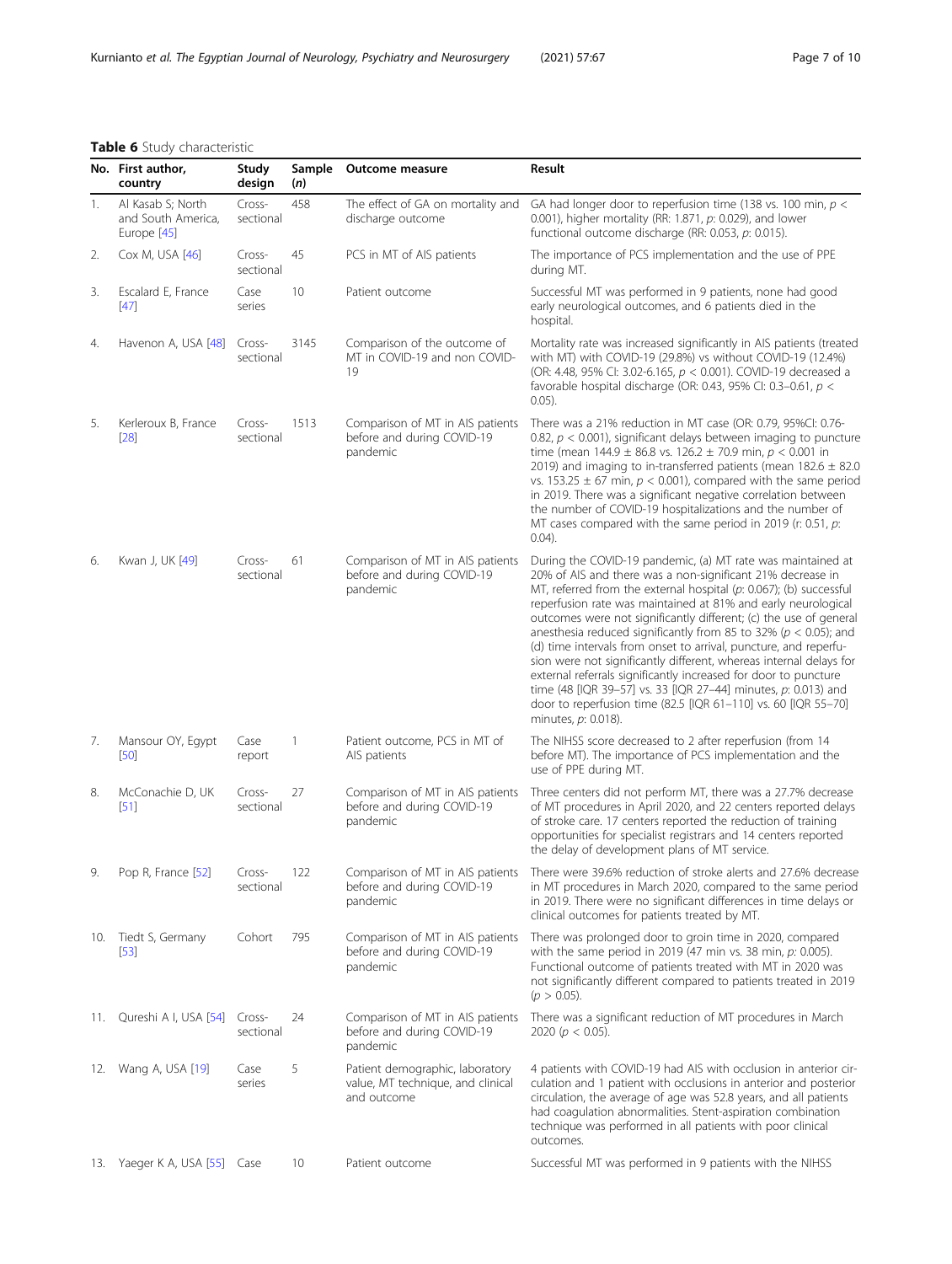<span id="page-7-0"></span>Table 6 Study characteristic (Continued)

|     | No. First author,<br>country | Study<br>design     | Sample<br>(n) | Outcome measure                                                            | Result                                                                                                                                                                                                                                                                                                                                                                                                 |
|-----|------------------------------|---------------------|---------------|----------------------------------------------------------------------------|--------------------------------------------------------------------------------------------------------------------------------------------------------------------------------------------------------------------------------------------------------------------------------------------------------------------------------------------------------------------------------------------------------|
|     |                              | series              |               |                                                                            | score decreased by an average of 7.7 points.                                                                                                                                                                                                                                                                                                                                                           |
| 14. | Yang B, China [29]           | Cross-<br>sectional | 55            | Comparison of MT in AIS patients<br>before and during COVID-19<br>pandemic | There was significant increase in door to puncture time (174 vs.<br>125.5 min, p: 0.002) and door to reperfusion time (213 vs. 172<br>min, $p$ : 0.047) in the COVID-19 pandemic, compared with the<br>same period in 2019. The rate of successful MT was not signifi-<br>cantly different between the two groups (85.7% ( $n = 18$ ) vs.<br>88.2% (n = 30), OR 0.971, 95% CI: 0.785-1.203; p: 1.000). |
| 15. | Yeboah K, USA [56]           | Case<br>report      |               | Patient outcome, PCS in MT of<br>AIS patients                              | The NIHSS score decreased to 5 after reperfusion (from 14<br>before reperfusion) and reduced to 0 in day 2 post-reperfusion.<br>The importance of PCS implementation and the use of PPE dur-<br>ing MT.                                                                                                                                                                                                |

variable in each study (there were confounding variables that cannot be controlled in human subjects), and also the limitation of study type (only an observational study, and the cohort study was only one).

# Future implication

The current systematic review can be a scientific reading, material, and consideration to physician, researcher, and all of the readers related to MT for AIS in the COVID-19 pandemic. Further research is needed for the selection of appropriate MT technique and anesthesia choice, and also the evaluation of long-term follow-up related to MT for AIS in the COVID-19 pandemic.

# Conclusion

Although MT procedure has been prolonged during the pandemic, clinical outcomes and procedure-related serious adverse events have remained unchanged during the COVID-19 pandemic. The screening process and the implementation of the PCS algorithm must be performed to reduce the spread of COVID-19 infection without threatening patient safety and clinical outcomes. The standard precaution of infection and the health assurance of healthcare workers and their families (including mental health) are also important factors that must be given special attention and consideration in the COVID-19 pandemic.

### Abbreviations

95% CI: 95% confidence interval; ACE2: Angiotensin-converting enzyme 2; AIS: Acute ischemic stroke; CAC: COVID-19 associated coagulopathy; CNS: Central nervous system; COVID-19: Coronavirus disease 2019; GA: General anesthesia; IQR: Interquartile range; LVO: Large vessel occlusion; min: Minutes; MERS-CoV: Middle East respiratory coronavirus syndrome; MT: Mechanical thrombectomy; NIHSS: The National Institutes of Health Stroke Scale; OR: Odds ratio; p: Probability; PCS: Protected code stroke; PPE: Personal protective equipment; PRISMA: Preferred reporting items for systematic review and meta-analysis; r: Correlation coefficient (correlation test); RR: Relative risk; SARS-CoV: Severe acute respiratory syndrome coronavirus; SARS-CoV-2: Severe acute respiratory syndrome coronavirus 2

# Acknowledgements

None.

### Authors' contributions

AK and DT conceived the original idea and collected data; YA collected data and proof outline; R, RA, and JB wrote the manuscript with the support of other authors. All authors have read and approved the final manuscript to be published.

### Funding

This research did not receive any specific grant from funding agencies in the public, commercial, or not-for-profit sectors.

### Availability of data and materials

All data generated or analyzed during this study are included in this published article.

# **Declarations**

Ethics approval and consent to participate Not applicable.

### Consent for publication

Not applicable.

### Competing interests

The authors declare that they have no competing interests.

# Received: 9 February 2021 Accepted: 12 May 2021 Published online: 02 June 2021

### References

- 1. Li H, Liu SM, Yu XH, Tang SL, Tang CK. Coronavirus disease 2019 (COVID-19): current status and future perspectives. Int J Antimicrob Agents. 2020;55(5): 1–8.
- 2. Lotfi M, Hamblin MR, Rezaei N. COVID-19: Transmission, prevention, and potential therapeutic opportunities. Clin Chim Acta. 2020;508:254–66. <https://doi.org/10.1016/j.cca.2020.05.044>.
- 3. Shereen MA, Khan S, Kazmi A, Bashir N, Siddique R. COVID-19 infection: origin, transmission, and characteristics of human coronaviruses. J Adv Res. 2020;24:91–8. <https://doi.org/10.1016/j.jare.2020.03.005>.
- 4. Yuki K, Fujiogi M, Koutsogiannaki S. COVID-19 pathophysiology: a review. Clin Immunol. 2020;215:1–7.
- 5. Zhu N, Zhang D, Wang W, Li X, Yang B, Song J, et al. A novel coronavirus from patients with pneumonia in China, 2019. N Engl J Med. 2020;382(8): 727–33. <https://doi.org/10.1056/NEJMoa2001017>.
- Rothan HA, Byrareddy SN. The epidemiology and pathogenesis of coronavirus disease (COVID-19) outbreak. J Autoimmun. 2020;109:1–4.
- 7. Fu B, Chen Y. The 2019 novel coronavirus disease with secondary ischemic stroke: two cases report; 2019. p. 1–12.
- 8. Avula A, Nalleballe K, Narula N, Sapozhnikov S, Dandu V, Toom S, et al. COVID-19 presenting as stroke. Brain Behav Immun. 2020;87:115–9. [https://](https://doi.org/10.1016/j.bbi.2020.04.077) [doi.org/10.1016/j.bbi.2020.04.077](https://doi.org/10.1016/j.bbi.2020.04.077).
- 9. WHO. Coronavirus disease 2019 (COVID-19) Situation report. Geneva: WHO; 2020. [https://www.who.int/emergencies/diseases/novel-coronavirus-2019/](https://www.who.int/emergencies/diseases/novel-coronavirus-2019/situation-reports) [situation-reports](https://www.who.int/emergencies/diseases/novel-coronavirus-2019/situation-reports).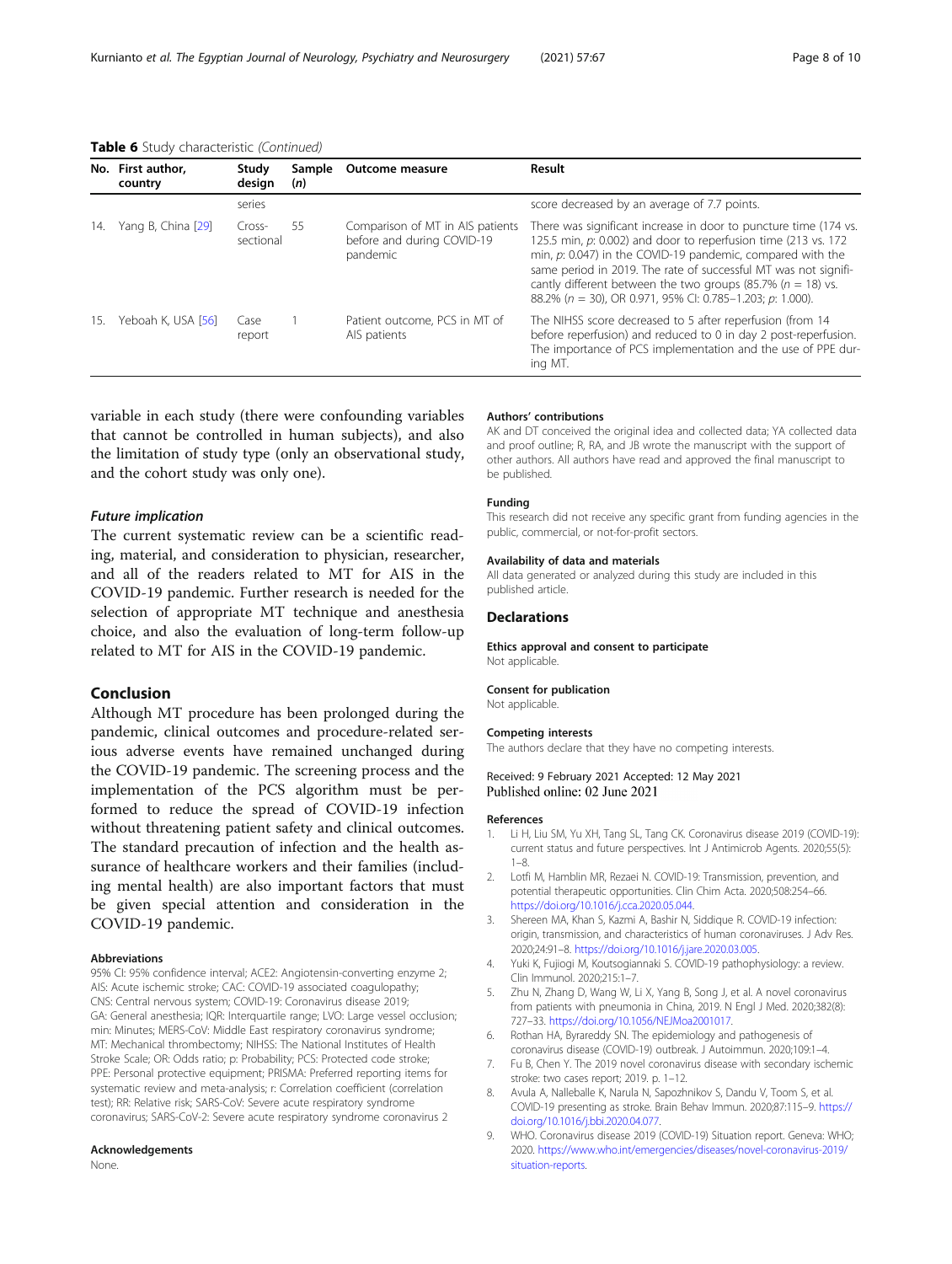- <span id="page-8-0"></span>10. Zhao J, Rudd A, Liu R. Challenges and potential solutions of stroke care during the coronavirus disease 2019 (COVID-19) outbreak. Stroke. 2020;51(5): 1356–7. <https://doi.org/10.1161/STROKEAHA.120.029701>.
- 11. Li X, Geng M, Peng Y, Meng L, Lu S. Molecular immune pathogenesis and diagnosis of COVID-19. J Pharm Anal. 2020;10(2):102–8. [https://doi.org/10.1](https://doi.org/10.1016/j.jpha.2020.03.001) [016/j.jpha.2020.03.001.](https://doi.org/10.1016/j.jpha.2020.03.001)
- 12. Baig AM. Neurological manifestations in COVID-19 caused by SARS-CoV-2. CNS Neurosci Ther. 2020;26(5):499–501. [https://doi.org/10.1111/cns.13372.](https://doi.org/10.1111/cns.13372)
- 13. Divani AA, Andalib S, Di Napoli M, Lattanzi S, Hussain MS, Biller J, et al. Coronavirus disease 2019 and stroke: clinical manifestations and pathophysiological insights. J Stroke Cerebrovasc Dis. 2020;29(8):1–12.
- 14. Mao L, Jin H, Wang M, Hu Y, Chen S, He Q, et al. Neurologic manifestations of hospitalized patients with coronavirus disease 2019 in Wuhan, China. JAMA Neurol. 2020;77(6):683–90. [https://doi.org/10.1001/jamaneurol.202](https://doi.org/10.1001/jamaneurol.2020.1127) [0.1127.](https://doi.org/10.1001/jamaneurol.2020.1127)
- 15. Montalvan V, Lee J, Bueso T, De Toledo J, Rivas K. Neurological manifestations of COVID-19 and other coronavirus infections: a systematic review. Clin Neurol Neurosurg. 2020;194:1–7.
- 16. Pinzon RT, Wijaya VO, Buana RB, Al Jody A, Nunsio PN. Neurologic characteristics in coronavirus disease 2019 (COVID-19): a systematic review and meta-analysis. Front Neurol. 2020;11:1–11.
- 17. Wang HY, Li XL, Yan ZR, Sun XP, Han J, Zhang BW. Potential neurological symptoms of COVID-19. Ther Adv Neurol Disord. 2020;13:1–2.
- 18. Whittaker A, Anson M, Harky A. Neurological manifestations of COVID-19: a systematic review and current update. Acta Neurol Scand. 2020;142(1):14– 22. [https://doi.org/10.1111/ane.13266.](https://doi.org/10.1111/ane.13266)
- 19. Wang A, Mandigo GK, Yim PD, Meyers PM, Lavine SD. Stroke and mechanical thrombectomy in patients with COVID-19: Technical observations and patient characteristics. J Neurointerv Surg. 2020;12(7):648– 53. [https://doi.org/10.1136/neurintsurg-2020-016220.](https://doi.org/10.1136/neurintsurg-2020-016220)
- 20. Bohmwald K, Gálvez NMS, Ríos M, Kalergis AM. Neurologic alterations due to respiratory virus infections. Front Cell Neurosci. 2018;12:1–15.
- 21. Hassett C, Gedansky A, Mays M, Uchino K. Acute ischemic stroke and COVID-19. Cleve Clin J Med. 2020:19–21. [https://doi.org/10.3949/ccjm.87a.](https://doi.org/10.3949/ccjm.87a.ccc042) [ccc042](https://doi.org/10.3949/ccjm.87a.ccc042).
- 22. Li Y, Li M, Wang M, Zhou Y, Chang J, Xian Y, Wang D, Mao L, Jin H, Hu B. Acute cerebrovascular disease following COVID-19: a single center, retrospective, observational study. Stroke Vasc Neurol. 2020;5(3):279–84. [https://doi.org/10.1136/svn-2020-000431.](https://doi.org/10.1136/svn-2020-000431)
- 23. Zhao W, Ma P, Zhang P, Yue X. Mechanical thrombectomy for acute ischemic stroke in octogenarians: a systematic review and meta-analysis. Front Neurol. 2020;10:1–8.
- 24. Munich SA, Vakharia K, Levy EI. Overview of mechanical thrombectomy techniques. Neurosurgery. 2019;85(1):S60–7. [https://doi.org/10.1093/neuros/](https://doi.org/10.1093/neuros/nyz071) [nyz071.](https://doi.org/10.1093/neuros/nyz071)
- 25. Powers WJ, Rabinstein AA, Ackerson T, Adeoye OM, Bambakidis NC, Becker K, et al. Guidelines for the early management of patients with acute ischemic stroke: 2019 update to the 2018 guidelines for the early management of acute ischemic stroke. Stroke. 2019;50:344–418.
- 26. Goyal N, Tsivgoulis G, Malhotra K, Ishfaq MF, Pandhi A, Frohler MT, et al. Medical management vs mechanical thrombectomy for mild strokes: an international multicenter study and systematic review and meta-analysis. JAMA Neurol. 2019;77(1):16–24.
- 27. Lambrinos A, Schaink AK, Dhalla I, Krings T, Casaubon LK, Sikich N, et al. Mechanical thrombectomy in acute ischemic Stroke: a systematic review. Can J Neurol Sci. 2016;43(4):455–60. <https://doi.org/10.1017/cjn.2016.30>.
- 28. Kerleroux B, Fabacher T, Bricout N, Moïse M, Testud B, Vingadassalom S, et al. Mechanical thrombectomy for acute ischemic stroke amid the COVID-19 outbreak. Stroke. 2020;51(7):2012–7. [https://doi.org/10.1161/STROKEA](https://doi.org/10.1161/STROKEAHA.120.030373) [HA.120.030373](https://doi.org/10.1161/STROKEAHA.120.030373).
- 29. Yang B, Wang T, Chen J, Chen Y, Wang Y, Gao P, et al. Impact of the COVID-19 pandemic on the process and outcome of thrombectomy for acute ischemic stroke. J Neurointerv Surg. 2020;12(7):664–8. [https://doi.org/10.113](https://doi.org/10.1136/neurintsurg-2020-016177) [6/neurintsurg-2020-016177](https://doi.org/10.1136/neurintsurg-2020-016177).
- 30. Khosravani H, Rajendram P, Notario L, Chapman MG, Menon BK. Protected code stroke: hyperacute stroke management during the coronavirus disease 2019 (COVID-19) Pandemic. Stroke. 2020;51(6):1891–5. [https://doi.org/10.11](https://doi.org/10.1161/STROKEAHA.120.029838) [61/STROKEAHA.120.029838](https://doi.org/10.1161/STROKEAHA.120.029838).
- 31. Aggour M, White P, Kulcsar Z, Fiehler J, Brouwer P. European Society of minimally invasive neurological therapy (ESMINT) recommendations for optimal interventional neurovascular management in the COVID-19 era. J

Neurointerv Surg. 2020;12(6):542–4. [https://doi.org/10.1136/neurintsurg-202](https://doi.org/10.1136/neurintsurg-2020-016137) [0-016137.](https://doi.org/10.1136/neurintsurg-2020-016137)

- 32. He Y, Hong T, Wang M, Jiao L, Ge Y, Haacke EM, et al. Prevention and control of COVID-19 in neurointerventional surgery: Expert consensus from the Chinese Federation of Interventional and Therapeutic Neuroradiology (CFITN) and the International Society for Neurovascular Disease (ISNVD). J Neurointerv Surg. 2020;12(7):658–63. [https://doi.org/10.1136/neurintsurg-202](https://doi.org/10.1136/neurintsurg-2020-016073) [0-016073.](https://doi.org/10.1136/neurintsurg-2020-016073)
- 33. Higgins J, Green S. Cochrane handbook for systematic reviews of intervention 5.2. United Kingdom: Wiley; 2017. p. 1–50.
- 34. Moher D, Liberati A, Tetzlaff J, Altman DG, Group TP. Preferred reporting items for systematic reviews and meta-analyses: The PRISMA statement. PLoS Med. 2009;6(7):1–6.
- 35. Clay-Williams R, Ludlow K, Testa L, Li Z, Braithwaite J. Medical leadership, a systematic narrative review: do hospitals and healthcare organisations perform better when led by doctors? BMJ Open. 2017;7(9):e014474.
- 36. Hawker S, Payne S, Kerr C, Hardey M, Powell J. Appraising the evidence: reviewing disparate data systematically. Qual Health Res. 2002;12(9):1284–99. [https://doi.org/10.1177/1049732302238251.](https://doi.org/10.1177/1049732302238251)
- 37. Wells G, Shea B, O'Connell D, Peterson J, Welch V, Losos M, et al. The newcastle-ottawa scale (NOS) for assessing the quality of nonrandomised studies in meta-analyses. 2019.
- 38. Herzog R, Álvarez-pasquin MJ, Díaz C, Luis J, Barrio D, Estrada JM, et al. Are healthcare workers' intentions to vaccinate related to their knowledge, beliefs and attitudes? A systematic review. BMC Public Health. 2013;13:154.
- 39. Viswanathan M, Ansari MT, Berkman ND, Chang S, Hartling L, McPheeters M, et al. Methods guide for effectiveness and comparative effectiveness reviews, assessing the risk of bias of individual studies in systematic reviews of health care interventions. USA: AHRQ Publication; 2008.
- 40. Islam M, Iqbal U, Walther B, Atique S, Dubey N, Nguyen P, et al. Benzodiazepine use and risk of dementia in the elderly population: a systematic review and meta-analysis. Neuroepidemiology. 2016;47(3-4):181– 91. [https://doi.org/10.1159/000454881.](https://doi.org/10.1159/000454881)
- 41. Luchini C, Stubbs B, Solmi M, Veronese N. Assessing the quality of studies in meta-analyses: advantages and limitations of the newcastle ottawa scale. World J Meta-Anal. 2017;5(4):80–4. <https://doi.org/10.13105/wjma.v5.i4.80>.
- 42. Ma LL, Wang YY, Yang ZH, Huang D, Weng H, Zeng XT. Methodological quality (risk of bias) assessment tools for primary and secondary medical studies: what are they and which is better? Mil Med Res. 2020;7(1):1–11.
- 43. JBI. Checklist for case reports: The Joanna Briggs Institute; 2017. p. 1–5. Available from: [http://joannabriggs.org/assets/docs/critical-appraisal-tools/](http://joannabriggs.org/assets/docs/critical-appraisal-tools/JBI_Critical_Appraisal-Checklist_for_Case_Reports2017.pdf) [JBI\\_Critical\\_Appraisal-Checklist\\_for\\_Case\\_Reports2017.pdf.](http://joannabriggs.org/assets/docs/critical-appraisal-tools/JBI_Critical_Appraisal-Checklist_for_Case_Reports2017.pdf) Accessed 1 July 2020.
- 44. JBI. Checklist for case series: The Joanna Briggs Institute; 2017. p. 1–6. Available from: [https://joannabriggs.org/sites/default/files/2019-05/JBI\\_](https://joannabriggs.org/sites/default/files/2019-05/JBI_Critical_Appraisal-Checklist_for_Case_Control_Studies2017_0.pdf) [Critical\\_Appraisal-Checklist\\_for\\_Case\\_Control\\_Studies2017\\_0.pdf](https://joannabriggs.org/sites/default/files/2019-05/JBI_Critical_Appraisal-Checklist_for_Case_Control_Studies2017_0.pdf). Accessed 1 July 2020.
- 45. Al Kasab S, Almallouhi E, Alawieh A, Levitt MR, Jabbour P, Sweid A, et al. International experience of mechanical thrombectomy during the COVID-19 pandemic: Insights from STAR and ENRG. J Neurointerv Surg. 2020;12(11): 1039–44. <https://doi.org/10.1136/neurintsurg-2020-016671>.
- 46. Cox M, Ramchand P, McCabe M, Hoey C, Lehmann J, Collinson R, et al. Neuroendovascular treatment of acute stroke during COVID-19: a guide from the frontlines. J Radiol Nurs. 2020;39(3):168–73. [https://doi.org/10.1016/](https://doi.org/10.1016/j.jradnu.2020.05.007) [j.jradnu.2020.05.007.](https://doi.org/10.1016/j.jradnu.2020.05.007)
- 47. Escalard S, Maiër B, Redjem H, Delvoye F, Hébert S, Smajda S, et al. Treatment of acute ischemic stroke due to large vessel occlusion with COVID-19: experience from Paris. Stroke. 2020;51(8):2540–3. [https://doi.org/1](https://doi.org/10.1161/STROKEAHA.120.030574) [0.1161/STROKEAHA.120.030574.](https://doi.org/10.1161/STROKEAHA.120.030574)
- 48. Havenon A d, Yaghi S, Mistry EA, Delic A, Hohmann S, Shippey E, et al. Endovascular thrombectomy in acute ischemic stroke patients with COVID-19: prevalence, demographics, and outcomes. J Neurointerv Surg. 2020; 12(11):1045–8. <https://doi.org/10.1136/neurintsurg-2020-016777>.
- 49. Kwan J, Brown M, Bentley P, Brown Z, D'Anna L, Hall C, et al. Impact of COVID-19 Pandemic on a Regional Stroke Thrombectomy Service in the United Kingdom. Cerebrovasc Dis. 2021;50(2):178–184. [https://doi.org/10.11](https://doi.org/10.1159/000512603) [59/000512603.](https://doi.org/10.1159/000512603)
- 50. Mansour OY, Malik AM, Linfante I. Mechanical thrombectomy of COVID-19 positive acute ischemic stroke patient: a case report and call for preparedness. BMC Neurol. 2020;20(1):358. [https://doi.org/10.1186/s12883-020-01930-x.](https://doi.org/10.1186/s12883-020-01930-x)